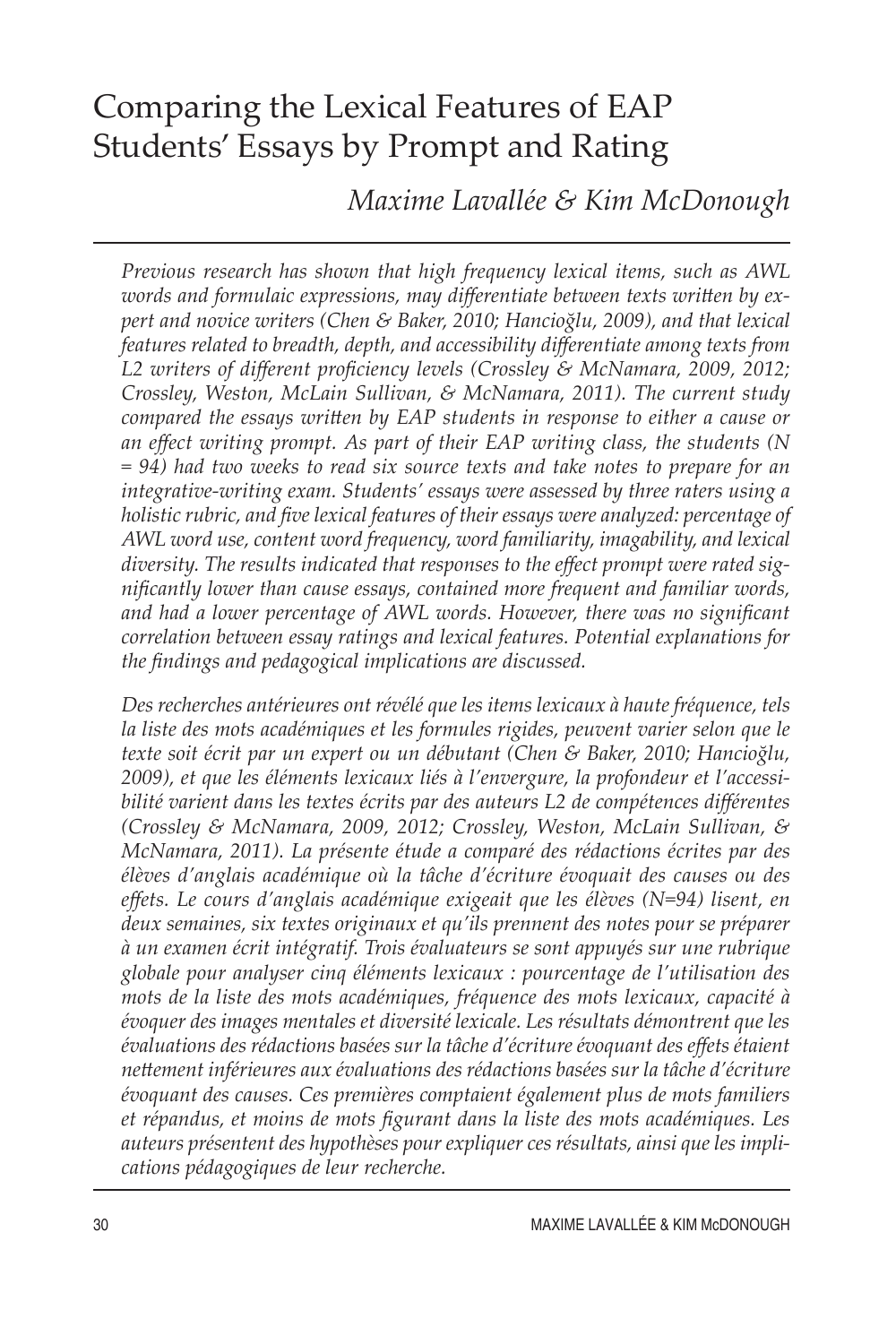It is widely acknowledged that acquiring lexical proficiency in a second language (L2) is a difficult process, especially for students who need to acquire the vocabulary knowledge necessary for academic reading and writing tasks (Chen & Ge, 2007; Cobb & Horst, 2004; Nation, 2001; Simpson-Vlach & Ellis, 2010). Although English for academic purposes (EAP) students tend to be familiar with high-frequency words of "general" English and the technical vocabulary of their own disciplines, they are often less familiar with crossdisciplinary academic lexical features—for instance, the frequent vocabulary items uncommon in other types of writing, such as fiction (Coxhead, 2000; Coxhead & Nation, 2001; Xue & Nation, 1984), and other aspects of lexical proficiency, like word breadth, depth, and accessibility (Meara, 2005). Lexical proficiency plays a particularly important role in academic writing because EAP students are typically evaluated based on how well they express their comprehension and interpretation of a subject through a written text (Douglas, 2013; Nation, 2008; Roessingh, 2006).

Due to the key role of lexical proficiency in academic writing, an important question is how to conceptualize it. One approach is to identify the word families or expressions that frequently occur in academic texts across disciplines, such as the *University Word List* (Xue & Nation, 1984), the *Academic Word List* (Coxhead, 2000), and the *Academic Formulas List* (Simpson-Vlach & Ellis, 2010). For example, Coxhead's Academic Word List (AWL) consists of 570 word families that account for 10% of the vocabulary used in academic texts. Numerous studies have investigated the occurrence of AWL words in academic texts from specific disciplines ranging from applied linguistics to medicine, and have found that AWL words account for approximately 7–12% of the total words (see Coxhead, 2011, for a summary). Although the AWL has been criticized due to the uneven distribution of its words across disciplines (Hyland & Tse, 2009) and the imprecise boundaries between general and academic words (Hancioğlu, Neufeld, & Eldridge, 2008), researchers have suggested that knowledge of AWL vocabulary is a core component of the lexical proficiency necessary to read and write academic texts (Cobb & Horst, 2004; Vongpumivitch, Huang, & Chang, 2009).

Although much research has been done to determine how frequently AWL words occur in a variety of academic texts, fewer studies have investigated their occurrence in EAP student writing or explored whether AWL use is associated with text quality. Research with L1 English students who passed a university test of entrance-level writing competence (Douglas, 2013) revealed 6.7% use of AWL words in their essays. A comparative study of the abstracts written by students at universities in countries where English is spoken as a first language and English L2 writers at a university in Cyprus (Hancioğlu, 2009) found that the L2 abstracts had a lower rate of AWL use (12.95%) and used fewer word families (388) than the abstracts written by students in English-speaking countries (14.76% and 564 word families). Taken together, these studies suggest that AWL use may help differentiate between texts composed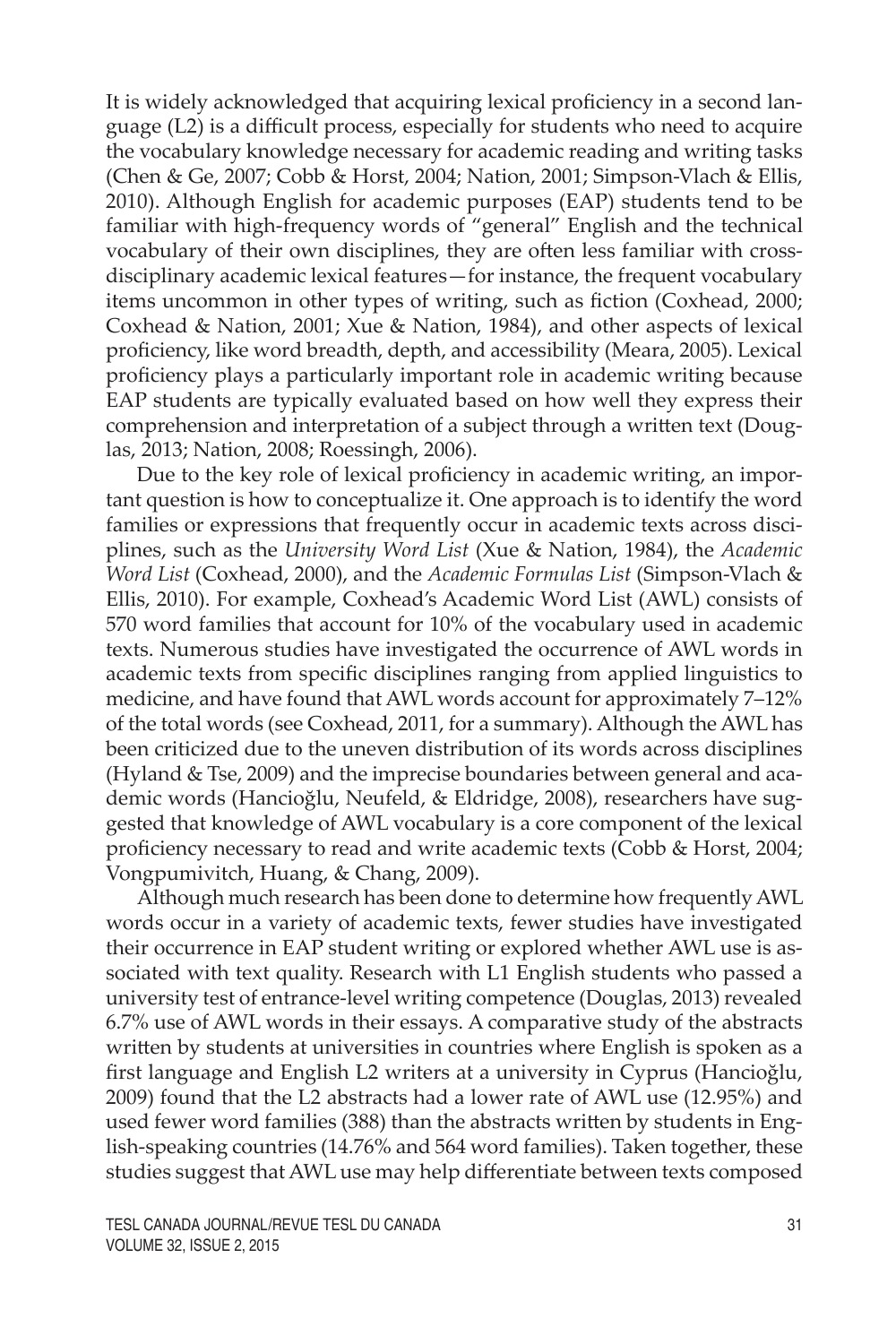by writers with varying levels of experience with academic writing. Just as formulaic language use has been shown to capture differences in writers' background and text quality (Chen & Baker, 2010), AWL use may also be associated with variation in the quality of texts written by EAP students.

In addition to the conceptualization of lexical proficiency as use of frequent academic words and phrases, a second approach considers measures of vocabulary size, depth of knowledge, and accessibility of core lexical items (Meara, 2005). Vocabulary size captures how many words a learner knows (e.g., lexical diversity measures), while depth of knowledge reflects how well a word is known (e.g., semantic relatedness or word associations). Accessibility refers to how quickly words can be retrieved or processed, and is based on judgements of word concreteness and familiarity. Using computational tools that generate lexical profiles, such as Coh-Metrix (Graesser, McNamara, Louwerse, & Cai, 2004), researchers have identified which lexical features differentiate texts written by L1 writers at varying grade levels (Crossley, Weston, McLain Sullivan, & McNamara, 2011; McNamara, Crossley, & Mc-Carthy, 2010) and texts written by L2 writers from diverse proficiency levels (Crossley & McNamara, 2012; Crossley, Salsbury, & McNamara, 2011; Crossley, Salsbury, McNamara, & Jarvis, 2010). The L2 studies showed that lexical diversity and word frequency, both measures of vocabulary size, and word hypernymy (a measure of breadth) had strong relationships with ratings of lexical proficiency, while lexical diversity, word familiarity, frequency, meaningfulness, and imagability (i.e., ease of constructing a mental image) had strong relationships with ratings of text quality. In essence, L2 writers at higher proficiency levels use more imagable, unfamiliar, and infrequent words and show greater lexical diversity than lower proficiency writers (Crossley, Salsbury, et al., 2011).

In addition to language background and proficiency, researchers have also explored whether other attributes help account for variation in the lexical features of texts composed by L2 writers. Working from an assessment framework, researchers have explored the relationships among prompt characteristics, essay ratings, and linguistic features of L2 texts. Cho, Rijmen, and Novák (2013) found that there was a relationship between ratings of integrated-writing essays from the TOEFL iBT (Internet-based Test) and characteristics of the reading and lecture prompt materials. Similarly, researchers have shown that lower proficiency L2 writers may struggle to understand the source materials provided for integrated-writing exams and may not be able to select the appropriate or relevant information to use in their essays, ultimately affecting the overall quality of their texts (Gebril & Plakans, 2013; Sawaki, Quinlan, & Lee, 2013; Wolfersberger, 2013). Whereas some integrated-writing research has shown a positive relationship between lexical sophistication (type/token ratio) and text ratings (Cumming et al., 2005), other studies have found that average word length (another measure of lexical sophistication) was not associated with essay ratings (Gebril & Plakans, 2013; Sawaki et al., 2013).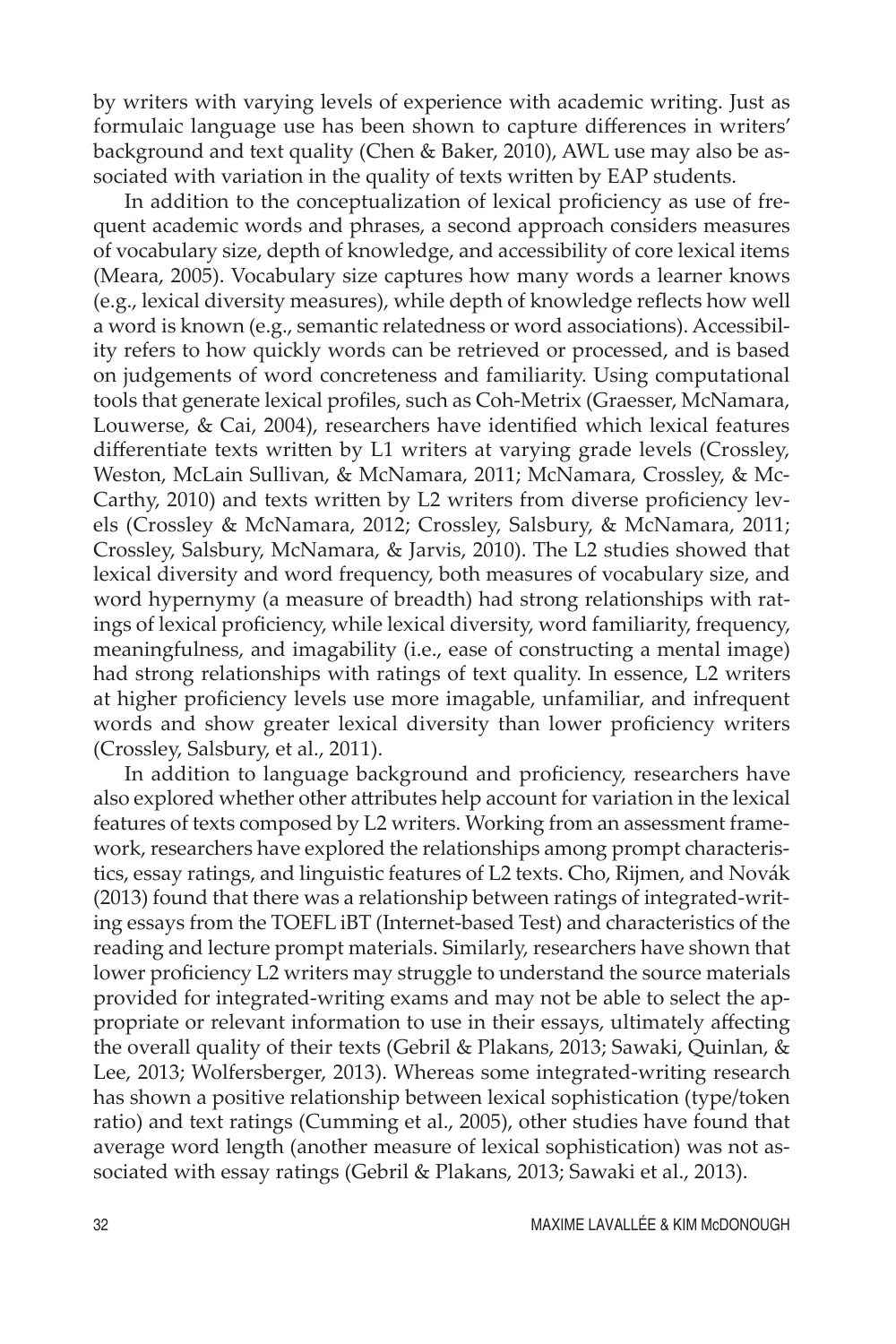To summarize, previous research has shown that high frequency lexical items, such as AWL words and formulaic expressions, are characteristic of academic texts across disciplines (Coxhead, 2011; Simpson-Vlach & Ellis, 2010), but that novice L1 writers and L2 writers may use such words and expressions at lower rates than more expert academic writers (Chen & Baker, 2010; Hancioğlu, 2009). Furthermore, lexical features related to breadth, depth, and accessibility also differentiate among L2 texts from writers of different proficiency levels (Crossley & McNamara, 2009, 2012; Crossley, Salsbury, et al., 2011). However, these studies did not analyze integrated-writing tasks, but instead used independent writing tasks such as free writing and narratives. Although integrated-writing assessment studies have demonstrated that lexical features differentiate essays at rating levels (Cumming et al., 2005), other research studies have reported no difference in lexical diversity features based on essay rating (Gebril & Plakans, 2013). Furthermore, studies of prompt characteristics have shown that prompt variation in terms of the difficulty of source texts impacts the text ratings (Cho et al., 2013). However, the assessment studies were carried out under test conditions in which L2 writers had limited time to read and comprehend the sources before writing.

The current study examines the relationships among the lexical features of EAP students' texts, essay ratings, and writing prompts, but focuses on an integrated-writing test in which students had time to read and prepare source texts prior to writing their essays. To investigate these relationships, two research questions were addressed. The first question was "Does the writing prompt affect the text quality and lexical features of EAP students' essays?" Due to the previous research that demonstrated variability in EAP student writing based on prompt characteristics (Cho et al., 2013), we predicted that there would be differences in the ratings and lexical features of essays written in response to different prompts. The second research question was "Is there a relationship between the text quality and lexical features of EAP students' essays?" Based on the previous research that demonstrated that lexical features were predictive of general proficiency levels (Crossley, Weston, et al., 2011) and differentiated among essay ratings (Cumming et al., 2005), we expected that lexical features associated with academic writing would have a positive relationship with essay ratings.

# **Method**

#### *Participants*

The participants were 94 students (51 women, 43 men) taking an EAP writing class at an English-medium university in Montreal, Canada. Their mean age was 22.1 years (*SD* = 2.7), and they came from a variety of first language backgrounds, which included Chinese (55), French (18), Arabic (11), Farsi (3), Ukrainian (2), Bengali (1), Spanish (1), Romanian (1), Russian (1), and Vietnamese (1). They were enrolled in undergraduate degree programs in the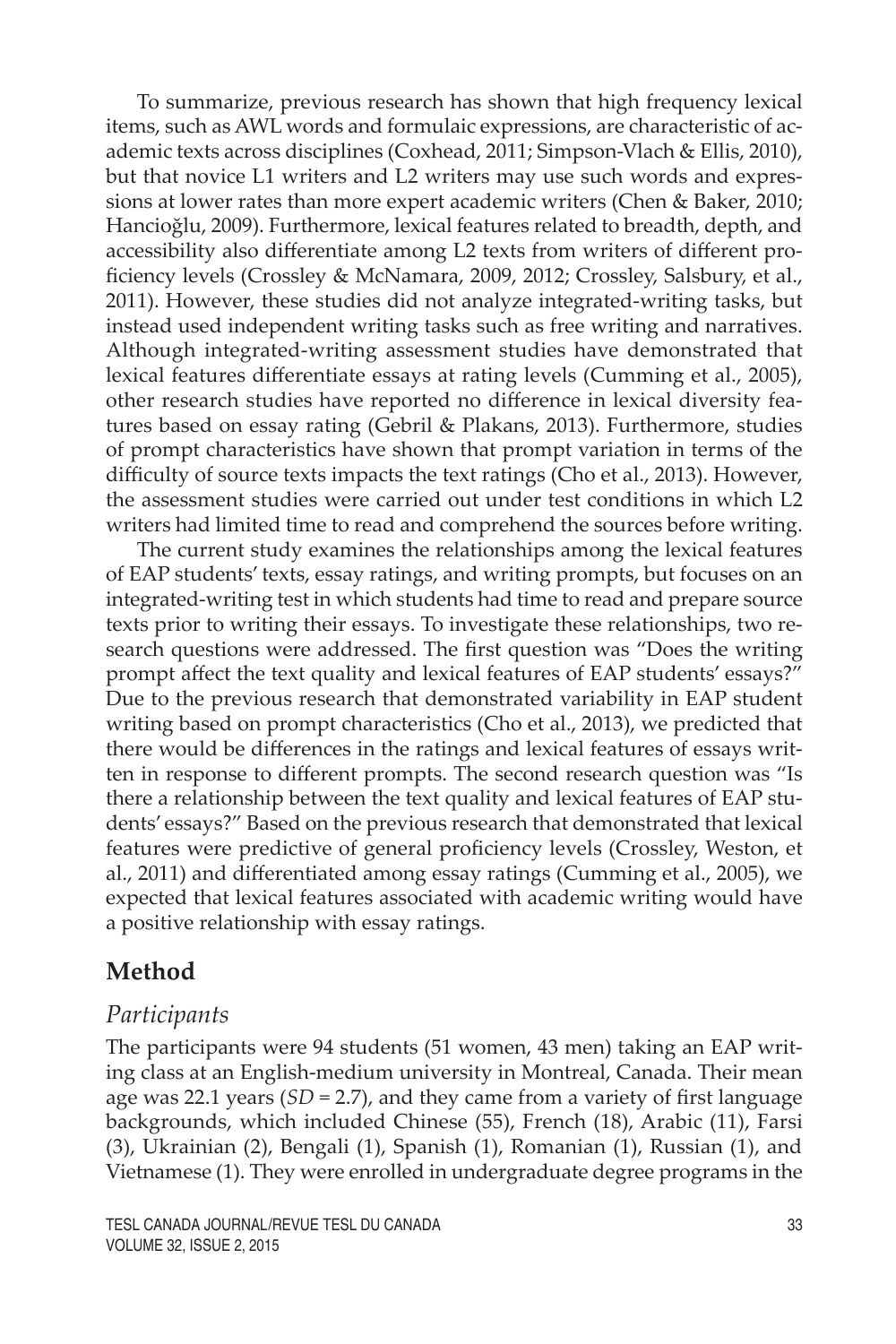Faculties of Business (46), Arts and Sciences (24), Engineering (23), and Fine Arts (1). They had already partially met the university's English proficiency requirement for admission by obtaining a TOEFL iBT score between 75 and 89 or an IELTS score of 6.0 to 6.5 (or equivalent), but were required to take the EAP writing class based on their performance on the university English placement test. The participants were recruited from 8 of the 14 EAP writing classes offered during the semester of data collection, which were taught by different instructors using the same course outline, textbook, and exams.

#### *Materials and procedure*

The students were required to complete three integrated-writing exams as part of their 13-week EAP class. The exams were written as part of the required assessment component of the class, following the procedures devised and implemented by the EAP program. The text types targeted in the three integrated-writing exams were summaries (week 4), cause and effect essays (week 9), and argumentative essays (week 13). The current study focused on the cause and effect essays, which had the most comparable distribution of essays written in response to different prompts. In other words, the number of students who selected the cause prompt was nearly equal to the number of students who selected the effect prompt.

Approximately two weeks prior to each exam, the students received a reading list with the references for six readings in the course textbook. Approximately half of the readings were core texts that had been the focus of comprehension and vocabulary activities as part of the EAP class, while the other readings were in a supplemental section of the textbook that had not been the focus of instructional activities. The readings were taken from newspapers, popular magazines, websites, and scholarly books or articles, and ranged in length from 918 to 2,057 words. To help prepare for the exam, students were given a note-taking template that provided limited space (one page) for students to write down the complete reference, key words, main idea, and key supporting ideas from each source text.

On the day of the examination, the students received two writing prompts, both of which were related to the content of the source texts. Students selected which prompt they wished to address in their essays. The first prompt was to discuss the negative effects of human activities on wildlife (i.e., the Wildlife effects prompt), while the second prompt was to discuss the causes of ecosystem damage (i.e., the Ecosystem cause prompt). For both prompts, students were instructed to support their ideas by using the information from the readings that they had summarized on the note-taking templates. The students had three hours to write their cause and effect essays by hand, during which time they had access to a paper-based monolingual English dictionary and their notes. The instructors checked the students' notes to ensure that no additional information was brought into the exam.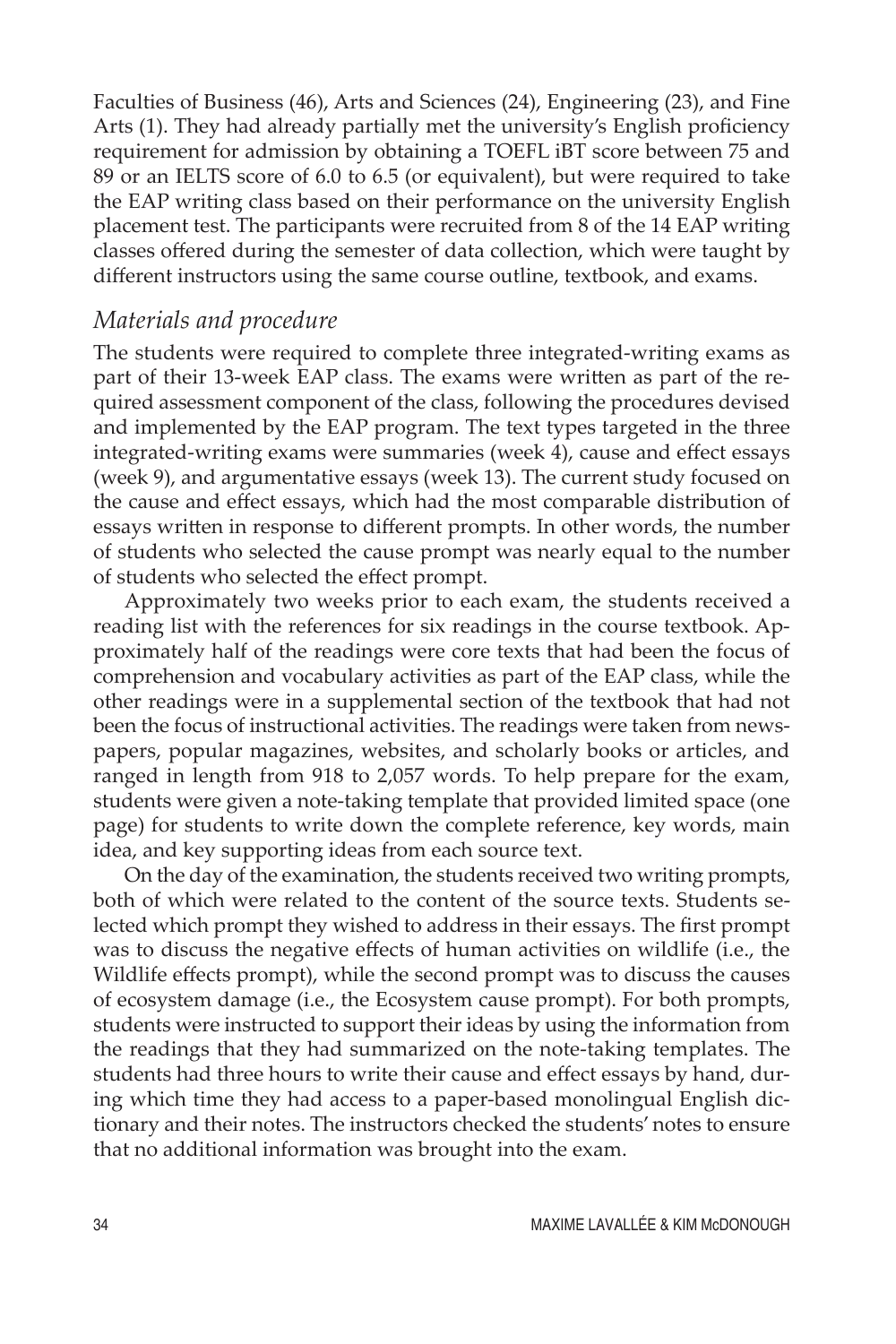#### *Analysis*

The students' handwritten essays were typed, verified, de-identified, and saved as Microsoft Word files by research assistants. The electronic files were submitted to Coh-Metrix (www.cohmetrix.com) to obtain measures of the first four lexical features listed below, and to the Compleat Lexical Tutor (Cobb, 2007) for the AWL measure (www.lextutor.ca).

1. *Lexical diversity*. A measure of lexical breadth, specifically how many different words are found in a text, lexical diversity indicates the range of vocabulary used by a writer. It has been associated with L2 writing quality (Crossley & McNamara, 2012; Jarvis, 2002) and judgements of writers' lexical proficiency (Crossley, Salsbury, et al., 2011). The specific measure used was the mean textual lexical diversity (MTLD), which is not affected by text length (for more information about the calculation and validation of MTLD, see Mc-Carthy & Jarvis, 2010).

2. *Word frequency*. Another measure of lexical breadth, word frequency reflects how often specific words in texts occur. Previous L2 research has shown that more proficient writers use less-frequent words (Crossley, Salsbury, et al., 2011; Grant & Ginther, 2000; Meara & Bell, 2001; Reid, 1986, 1990). Coh-Metrix uses information from four corpora of English to calculate word frequency scores for specific categories of words, with frequency of content words selected as the specific measure (see Graesser et al., 2004, for more information about the calculation of word frequency).

3. *Imagability*. A measure of word accessibility, imagability is an index in the MRC Psycholinguistics database (Coltheart, 1981) that reflects human judgements about how easy it is to construct a mental image of a word. Previous research has shown that higher proficiency writers use words that are less imaginable (Crossley & McNamara, 2012; Crossley, Salsbury, et al., 2011).

4. *Word familiarity*. A measure of word accessibility, word familiarity is based on human judgements about how frequently a word appears in print. Unlike word frequency, which is based on actual frequency counts in multiple corpora, word familiarity is assessed by ratings from the MRC Psycholinguistics database (Coltheart, 1981). Previous L2 studies have reported that higher proficiency writers use words that are less familiar (Crossley & Mc-Namara, 2012; Crossley, Salsbury, et al., 2011).

5. *Percentage of AWL words*. The AWL (Coxhead, 2000) contains 570 word families that account for an average of 10% of the total words in academic texts (see Coxhead, 2011, for a review of recent studies), and approximately 7% of the total words in the essays written by incoming university students (Douglas, 2013).

The TOEFL integrated-writing rubric (http://www.ets.org/s/toefl/pdf/ toefl\_writing\_rubrics.pdf) was used to rate the students' cause and effect essays. The rubric was modified slightly by removing all references to lectures because these students had access to written sources only. Both research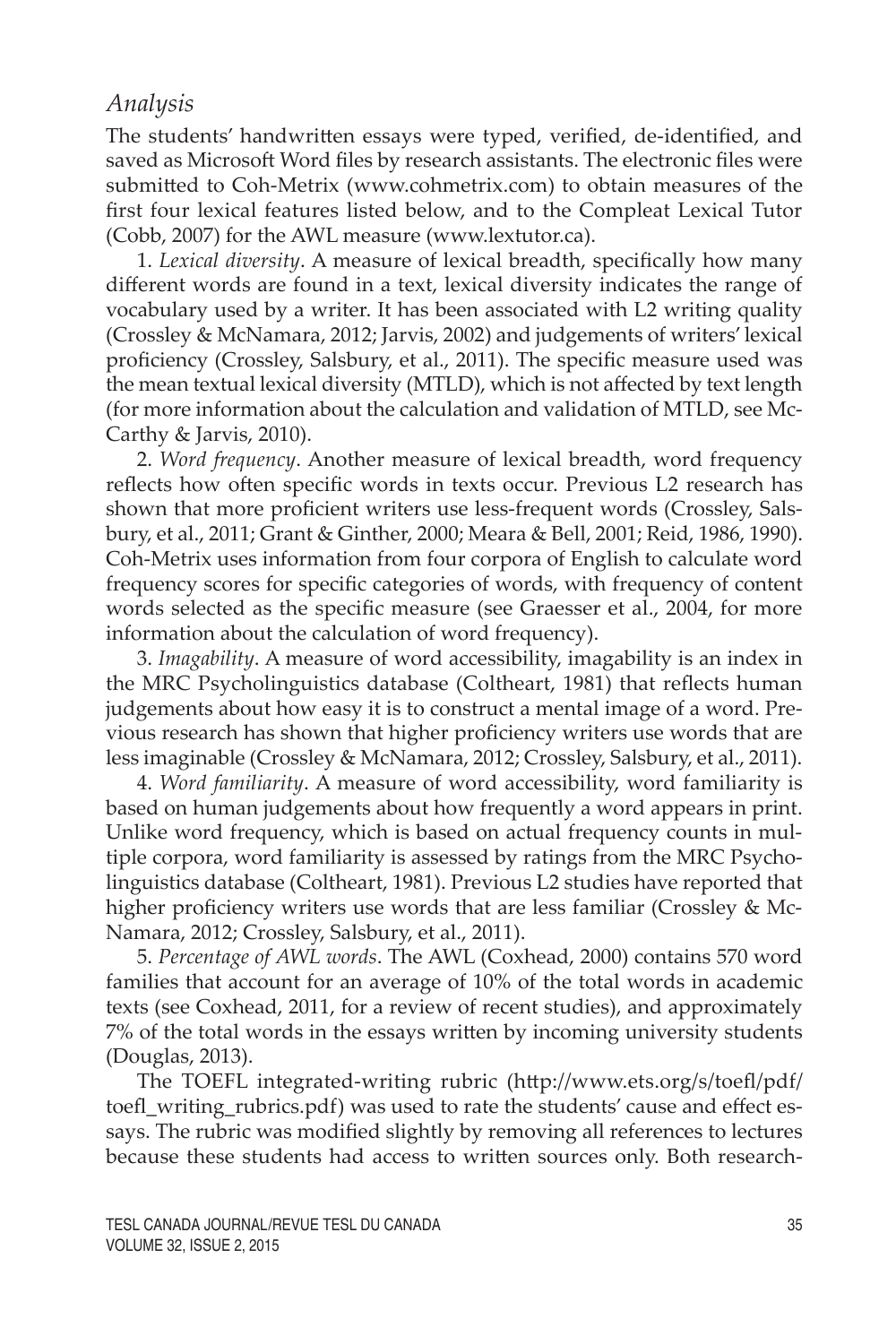ers pilot-tested the rubric using cause and effect essays written in response to the different prompts, and compared their ratings. After resolving any disagreements and identifying benchmark essays for each score in the rubric, the first researcher rated all 94 essays. Rating guides that elaborated on the rubric descriptors were created. The first researcher trained two ESL instructors using the rating guides, the benchmark essays, and the source texts. After the raters completed the training and practiced rating essays that were not included in the dataset, they independently coded all 94 essays. Interrater reliability between the researcher and the two independent raters, assessed using a two-way mixed average-measures intraclass correlation coefficient, was .76. The mean ratings of all three raters were used for subsequent analyses.

#### **Results**

The dataset consisted of 94 integrated-writing cause and effect essays that were written using the same source texts, but addressed different prompts. Approximately half the students  $(n = 49)$  self-selected the Ecosystem cause prompt, and the other students ( $n = 45$ ) chose to address the Wildlife effects prompt. Table 1 provides an overview of the lexical features of the source texts, along with the descriptive statistics for the essay ratings and the lexical features of the essays. The lexical features of the source texts did not differ dramatically from those of the students' essays, but their word frequency and familiarity scores were lower, while their lexical diversity and AWL percentage were higher.

|                   |                              |       | Features of Source Texts and Essays |                                  |        |                                   |  |
|-------------------|------------------------------|-------|-------------------------------------|----------------------------------|--------|-----------------------------------|--|
|                   | Source<br>Texts<br>$(n = 6)$ |       |                                     | Ecosystem<br>Cause<br>$(n = 49)$ |        | Wildlife<br>Effects<br>$(n = 45)$ |  |
|                   | M                            | SD    | M                                   | SD                               | M      | SD                                |  |
| Length            | 1,408                        | 502   | 541                                 | 111                              | 515    | 120                               |  |
| Essay rating      | n/a                          | n/a   | 3.37                                | .61                              | 2.85   | .49                               |  |
| Imagability       | 421.64                       | 21.75 | 418.89                              | 13.82                            | 425.94 | 14.84                             |  |
| Word frequency    | 2.05                         | .11   | 2.15                                | 10                               | 2.21   | .10                               |  |
| Lexical diversity | 100.73                       | 28.48 | 90.03                               | 28.69                            | 86.74  | 23.10                             |  |
| Word familiarity  | 561.25                       | 5.74  | 570.67                              | 5.41                             | 575.09 | 6.18                              |  |
| % AWL words       | 9.20                         | 3.95  | 7.64                                | 1.55                             | 6.69   | 1.72                              |  |

Table 1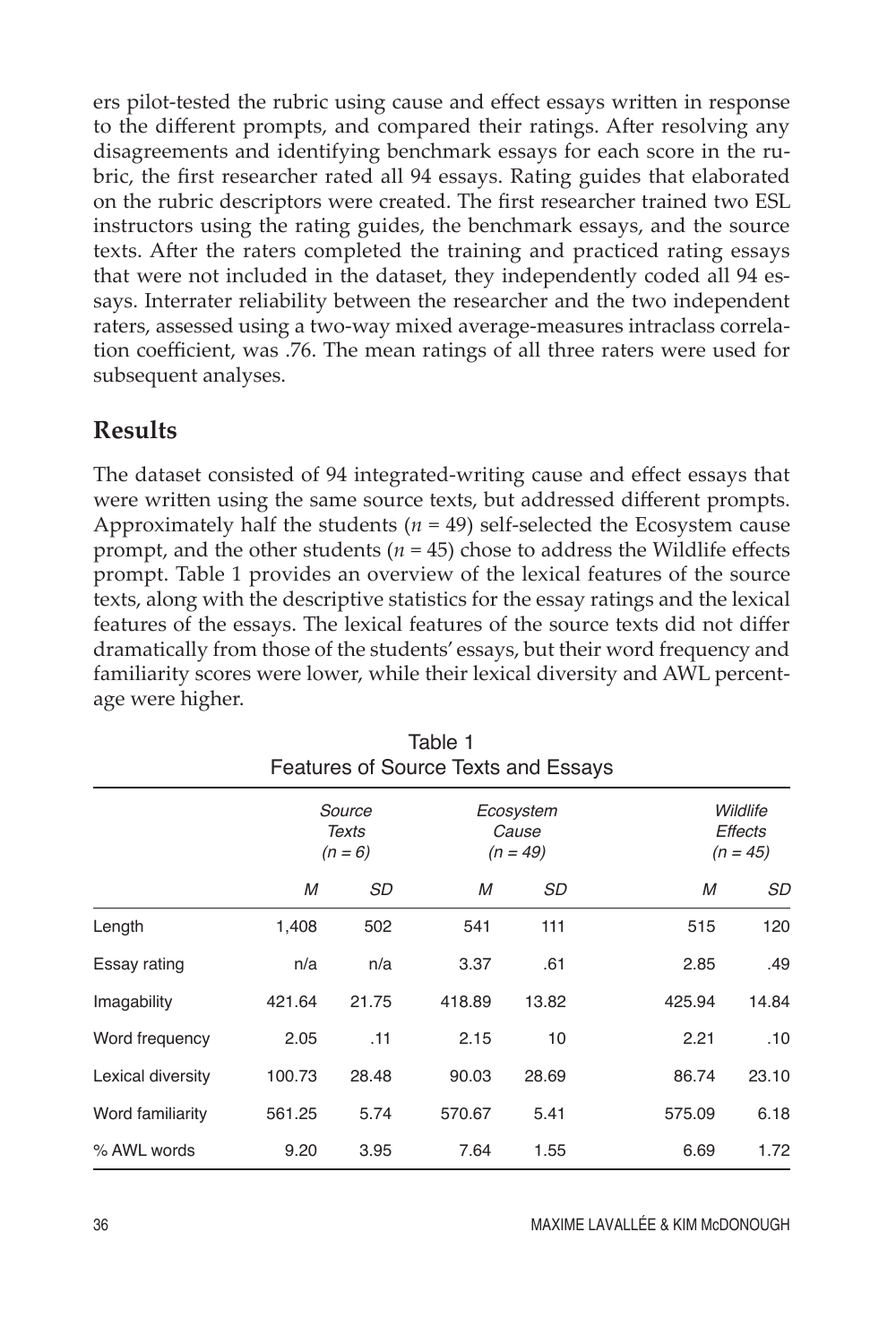The first research question asked whether the writing prompt impacted the text quality and lexical features of the EAP students' essays. As shown in Table 1, the Ecosystem cause essays had higher ratings than the Wildlife effect essays, and had lower imagability, frequency, and familiarity scores. They also had greater lexical diversity and a higher percentage of AWL words than the Wildlife effect essays. Independent-samples *t*-tests (equal variance assumed) were used to compare the ratings and lexical features of the essays written in response to two prompts. To account for multiple comparisons, the initial alpha level of .05 was divided by the number of variables to be compared (6). This resulted in an adjusted alpha level of .008 (.05/6). As shown in Table 2, the differences in essay rating, word frequency, word familiarity, and AWL percentage were all statistically significant, with effect sizes ranging from small to medium (.40 to .70) and approaching large (1.00) based on general benchmarks for applied linguistics research (Plonsky & Oswald, 2014).

| Statistical Comparison by Prompt Type |                 |      |      |           |  |  |  |
|---------------------------------------|-----------------|------|------|-----------|--|--|--|
|                                       | 95% CI          |      | р    | Cohen's d |  |  |  |
| Essay rating                          | .29. .74        | 4.49 | .001 | .94       |  |  |  |
| Imagability                           | $-12.96, -1.22$ | 2.40 | .019 | .49       |  |  |  |
| Word frequency                        | $-10, -02$      | 2.77 | .007 | .60       |  |  |  |
| Lexical diversity                     | $-7.44, 14.02$  | .61  | .544 | .13       |  |  |  |
| Word familiarity                      | $-6.79, -2.40$  | 3.69 | .001 | .76       |  |  |  |
| % AWL words                           | .24, 1.60       | 2.83 | .006 | .58       |  |  |  |

Table 2

The second research question asked whether there was a relationship between text quality and lexical features. As shown in Table 3, most relationships between the lexical features and essay ratings were in the expected directions. Imagability, word frequency, and word familiarity decreased as essay ratings increased, which reflects the tendency for more proficient writers to use less imagable, less frequent, and less familiar words. However, Spearman correlations indicated that the relationships were not statistically significant. Whereas the occurrence of AWL words showed the expected positive relationship with essay ratings, it also failed to reach significance. The only unexpected relationship was for lexical diversity, which decreased as essay ratings increased. However, due to the wide confidence intervals and the failure of any of the correlation coefficients to reach statistical significance, the data do not provide evidence for an overall relationship between text quality and these lexical features.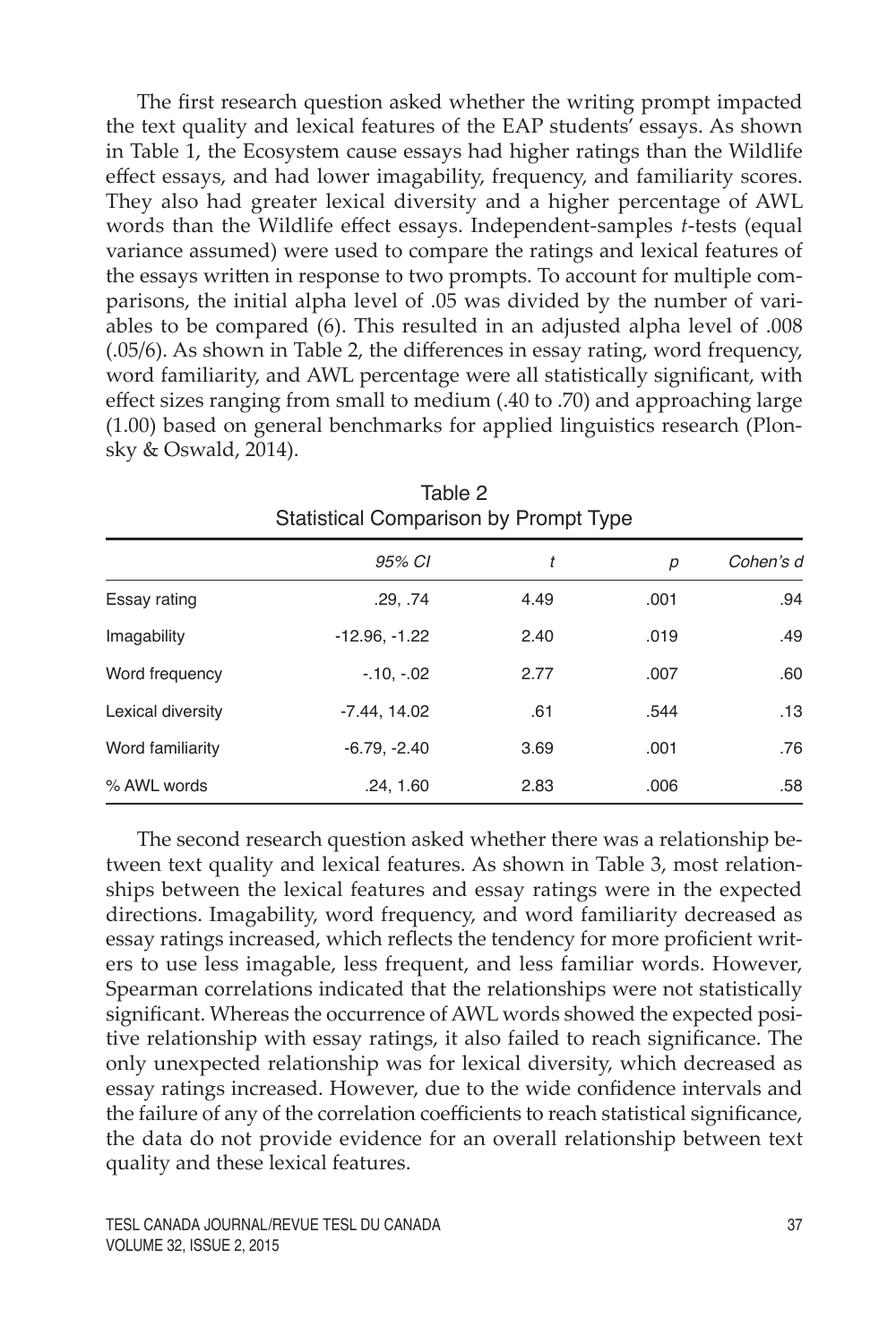|                   | $r_{\rm s}$ | 95% CI       | р    |
|-------------------|-------------|--------------|------|
| Imagability       | $-119$      | $-330, .092$ | .253 |
| Word frequency    | $-.081$     | $-292, 119$  | .463 |
| Lexical diversity | $-163$      | $-354, .025$ | .117 |
| Word familiarity  | $-.097$     | $-311, .104$ | .352 |
| % AWL words       | .026        | $-187, .234$ | .803 |

Table 3 Correlation Coefficients Between Essay Ratings and Lexical Features

# **Discussion**

To summarize the findings, the essays written in response to the Ecosystem cause prompt were rated more highly, contained fewer frequent and familiar words, and had a greater percentage of AWL words than the essays written in response to the Wildlife effects prompt. Thus, the findings confirm those of previous studies, which found that prompt characteristics can affect the quality of EAP students' written texts (Cho et al., 2013; Cumming et al., 2005; Gebril & Plakans, 2013). However, there was no correlation between the essay ratings and the lexical breadth, word accessibility, or AWL usage in the students' texts, which does not support the findings of previous research (Crossley, Salsbury, et al., 2011). Methodological differences may help account for the divergent findings. Whereas Crossley, Salsbury, and McNamara (2011) examined the texts written by students at diverse proficiency levels, the EAP students in the current study were less varied in their global proficiency levels and had placed into the same EAP writing class. As a result, the variation in these students' essay scores may have captured differences in their academic writing abilities, rather than variation in their global English proficiency. Furthermore, the written texts in Crossley, Salsbury, and McNamara were rated using the SAT rubric, which includes explicit language about vocabulary use in the descriptors. The holistic rubric used here may not have emphasized vocabulary enough for the ratings to capture differences in the lexical features of the students' essays. Finally, the participants in Crossley, Salsbury, and McNamara (2011) wrote unstructured, independent-writing texts for research purposes, whereas these EAP students had two weeks to prepare for an integrated-writing task that was written under high-stakes assessment conditions. It is possible that having time to read and prepare source texts prior to writing the essays led to reduced lexical variation compared to independent writing tasks.

An interesting question raised by the findings is why the essays written in response to the Wildlife effects prompt received lower ratings and had dif-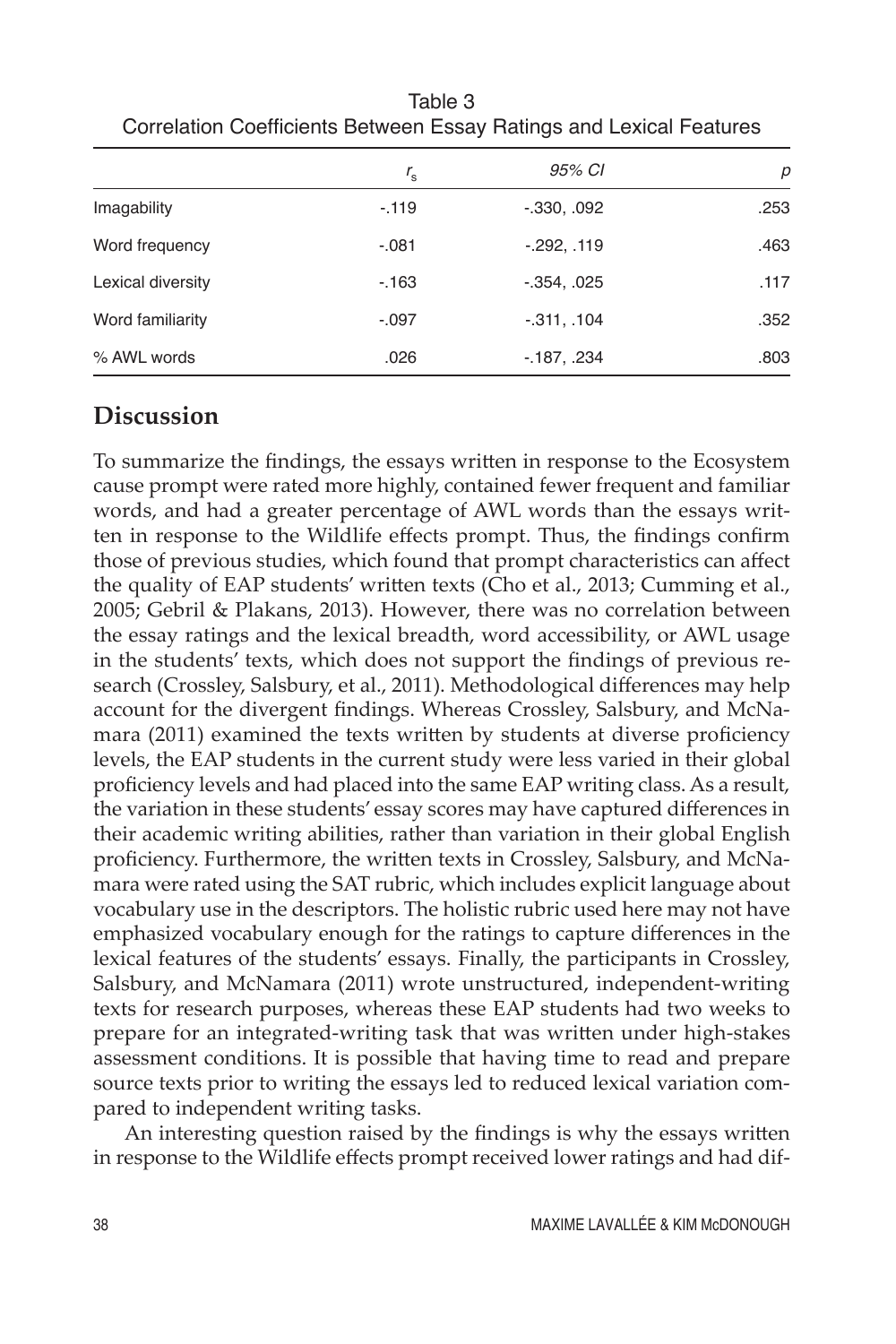ferent lexical features than the Ecosystem cause essays. In order to identify possible explanations for the divergent ratings and features, the effect essays were examined in more detail. One possible reason for their lower ratings is that two thirds of the Wildlife effects essays (31 of 45) focused on causes for the destruction of ecosystems, rather than the effects that arise after ecosystems are destroyed. For example, one student wrote a paragraph to support the topic sentence "Farming is another example of how overusage of natural resources leads to the destruction of animal life." Rather than elaborate on what happens after ecosystems have suffered damage, this student explained how farming contributed to the decline in ecosystem health. Similarly, another student devoted a paragraph of her essay to explaining how human activity caused the destruction of the Aral Sea, but she did not provide any information about the subsequent effects of that destruction on wildlife. Because the rubric emphasized the relevance of the ideas presented to the writing prompt, Wildlife essays in which students focused on causes rather than effects received lower ratings.

An additional factor that may have contributed to the lower ratings is the use of personal information and prior experiences in the Wildlife effects essays. Because the exam was an academic integrated-writing task, students were instructed to draw upon source text information to support their ideas, as opposed to writing about their own experiences or beliefs. Nevertheless, nearly one third of the students who chose the Wildlife effect prompt (14 of 45) used personal experiences or information unrelated to the source texts to support their ideas, which had a negative effect on the essay ratings. For example, one student claimed that a second reason for ecosystem damage (which is a cause rather than an effect) was human wars, and referred to the use of nuclear bombs to support the idea. Similarly, another student argued in a Wildlife effects essay that tourism has created negative effects for wildlife, even though none of the source texts were related to that topic. Conversely, few students who chose the Ecosystem cause prompt (5 of 49, or 10%) relied upon their own experiences to support their main points. The students' use of personal experiences, rather than source text information, may have also impacted the lexical features of their essays, particularly their use of more frequent and familiar words, and their lower AWL percentage.

In order to explore whether the source texts may have played a role in the differences between the Wildlife effect and Ecosystem cause essays, we examined whether the source texts were used with equal frequency by students who responded to different prompts. Overall, there were no differences in the source texts used by students who responded to different prompts. With the exception of one source text that was referred to by only eight students (seven of whom wrote cause essays), all the source texts were used frequently and equally by students who responded to different prompts. Although the infrequently cited source text was the shortest (871 words), it had the highest percentage of AWL use (14.53%), which may have contributed to its less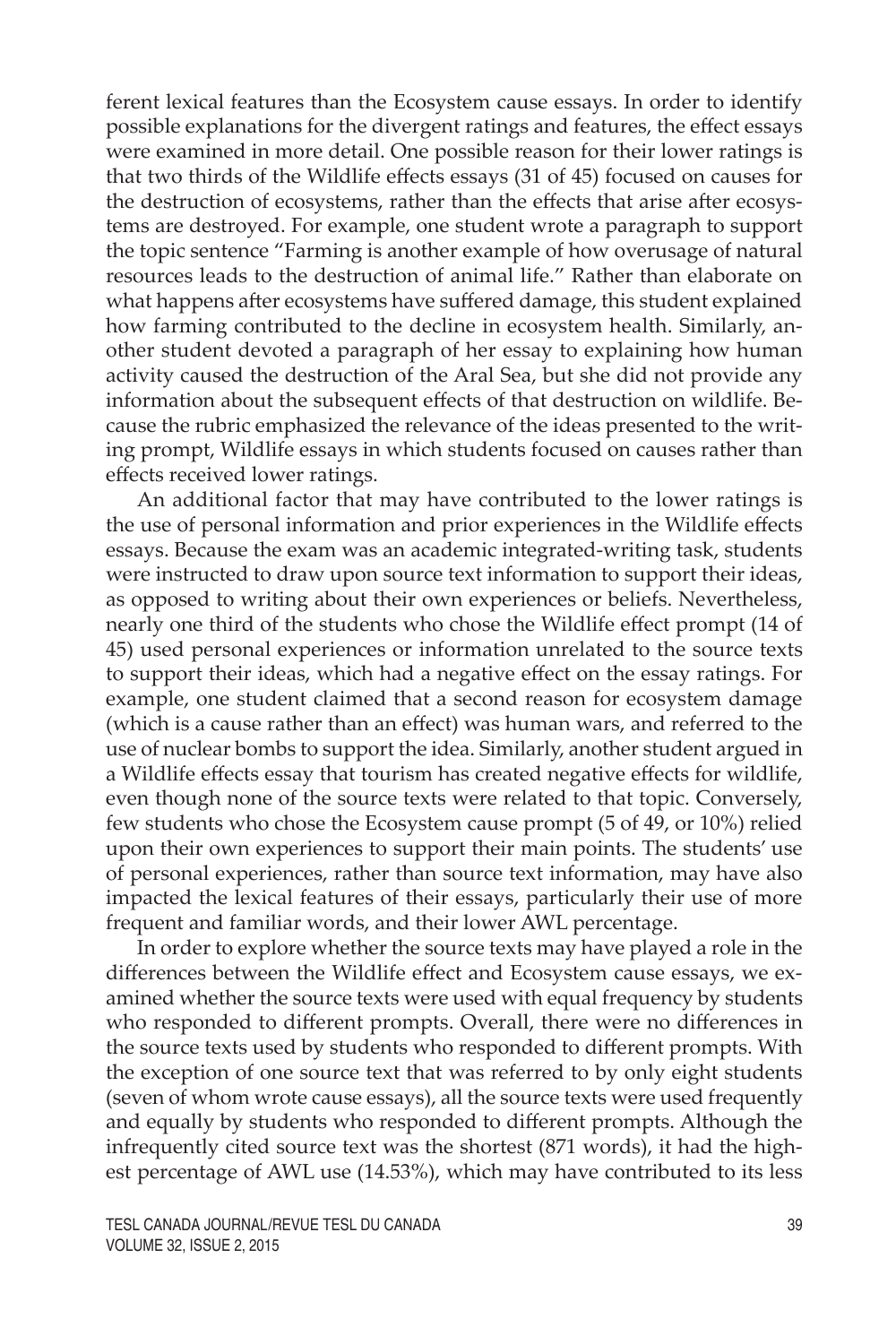frequent use by the students. We also examined whether the content of the source texts was applicable to both prompts. In general, all six source texts tended to emphasize the causes of environmental problems, as opposed to the effects of environmental damage on nature, wildlife, or people.

The orientation of the source texts toward causes, rather than effects, also carried over to the students' notes, which they compiled from the source texts prior to writing their essays under examination conditions. Although a complete analysis of the students' notes was beyond the scope of the current study, we did examine the ones completed and submitted (50 of 94 students) to determine if their notes contained more information related to the causes of environmental problems, which had been the focus of the source texts, than the effects of ecosystem damage. The orientation toward causes was reflected in the resource sheets, as every student wrote down multiple causes for environmental problems when they took notes about the source texts. In contrast, fewer students (only 20%) included specific information about effects of environmental degradation on people, plants, or animals.

Having identified differences in the ratings and lexical features of essays written in response to cause and effect prompts, the findings raised potential implications for EAP writing instructors. First, in contexts where integratedwriting tasks are used, the selection of source texts may play an important role in the students' essays. When multiple prompts are used for the same source texts, it is important to ensure that an equal amount of information presented in those texts is applicable to either prompt. In the current study, the majority of the source text information was oriented toward causes, which may have made it more difficult for students who selected the effect prompt to integrate source information into their essays. Second, the difficulty of the source texts should be considered, so that students do not avoid using texts because they perceive them as too difficult. Simply providing "easy" texts, however, is not advisable, as EAP students are expected to read academic sources (textbooks and journal articles) in their content classes. Numerous comparative studies (Biber & Reppen, 2002; Hyland, 1994; Miller, 2011) have shown that ESL textbooks do not reflect the grammatical, lexical, and discourse features of the academic texts that EAP students are expected to read in their disciplines. Furthermore, authentic texts of the cause and effect analytic genre have more sophisticated linguistic and discourse features than the features described in ESL and EAP textbooks (Moreno, 2003). As a result, it may be preferable to provide source texts that are comparable to academic texts in terms of language and discourse features, but to scaffold EAP students' reading comprehension and note-taking in order to ensure that the content of the source text is available for use during an integrated-writing task.

Similar to the findings of research with incoming university students (Douglas, 2013), these EAP writers included approximately 7% AWL vocabulary in their essays, which is lower than the occurrence of AWL words in the texts of more expert writers (Hancioğlu, 2009) and in academic textbooks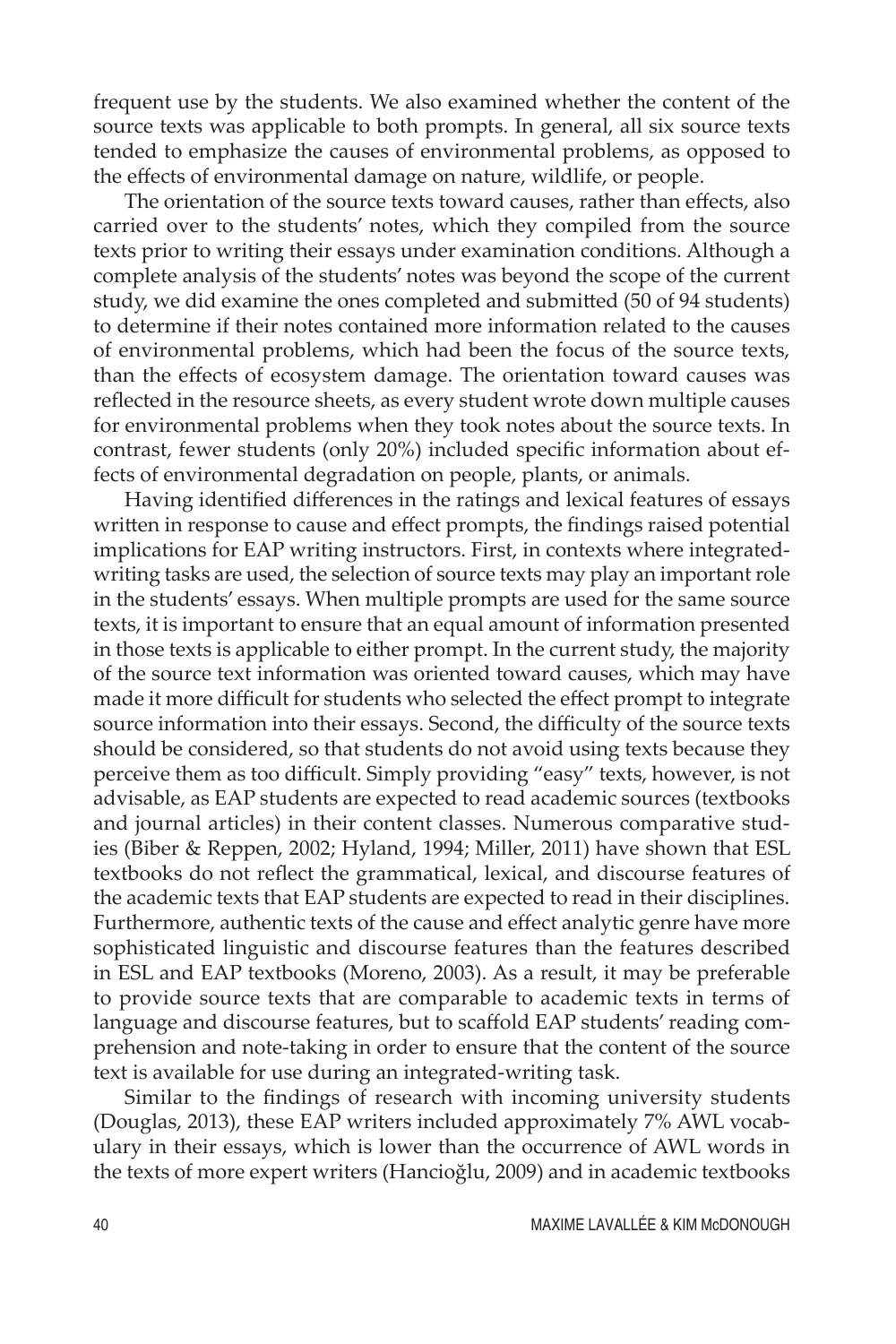and journal articles (Coxhead, 2000). The findings suggest that EAP students might benefit from instruction designed to help them use AWL words in their own writing. Several overviews of vocabulary instruction (e.g., Coxhead & Byrd, 2007; Folse, 2011) have highlighted strategies for helping EAP students increase their knowledge and use of AWL words. For example, rather than use annotated readings or excerpts, it may be helpful to provide EAP students with whole texts whose length and language features are comparable to the texts they are reading and writing about in their academic classes. Besides working with EAP students to facilitate comprehension of authentic whole texts, attention can be directed toward the study of academic language (AWL vocabulary, grammatical structures, and discourse patterns) and work with strategies for including these features in their own written texts. Particularly in EAP writing classes, providing feedback and opportunities for revision of lexical features may help students acquire the ability to use more of the lexical features associated with academic writing.

Although the findings shed light on the impact of writing prompts on EAP students' text quality and lexical features, several limitations should be acknowledged that may limit the study's generalizability. As pointed out previously, the EAP students here represented a relatively homogeneous group in terms of their standardized proficiency scores and their assignment to the same EAP class based on a university placement exam. Since previous research has found evidence for a relationship between lexical features and global proficiency ratings, future research should identify which lexical features are most useful for discriminating among essay ratings for students within specific proficiency levels. Recent learner corpus research (Cobb & Horst, 2015; Crossley, Cobb, & McNamara, 2013) has highlighted a variety of measures for assessing L2 speakers' lexical proficiency that are predictive of human ratings of text quality.

An additional limitation is the unequal distribution of essays across prompt type and text ratings. Two thirds of the essays that received low ratings (lower than 3) were written in response to the Wildlife effects prompt. Conversely, almost 90% of the highly rated essays (3.67 and up) were written in response to the Ecosystem cause prompt. Due to the unequal distribution of high and low scoring essays across prompt type, the relationship between essay ratings and lexical features may have been obscured by prompt effects. Future research should further clarify the relationship between essay ratings and lexical features, using datasets in which students respond to the same prompt or the distribution of essays across rating levels is similar for all prompts. In light of the potential impact of rubric type on essay ratings, future studies could benefit from the use of analytic rubrics with descriptors specifically about language use, especially for research that examines relationships between linguistic features and human judgements of text quality.

Finally, although the students' resource sheets were examined for evidence that they oriented to causes rather than effects when taking notes from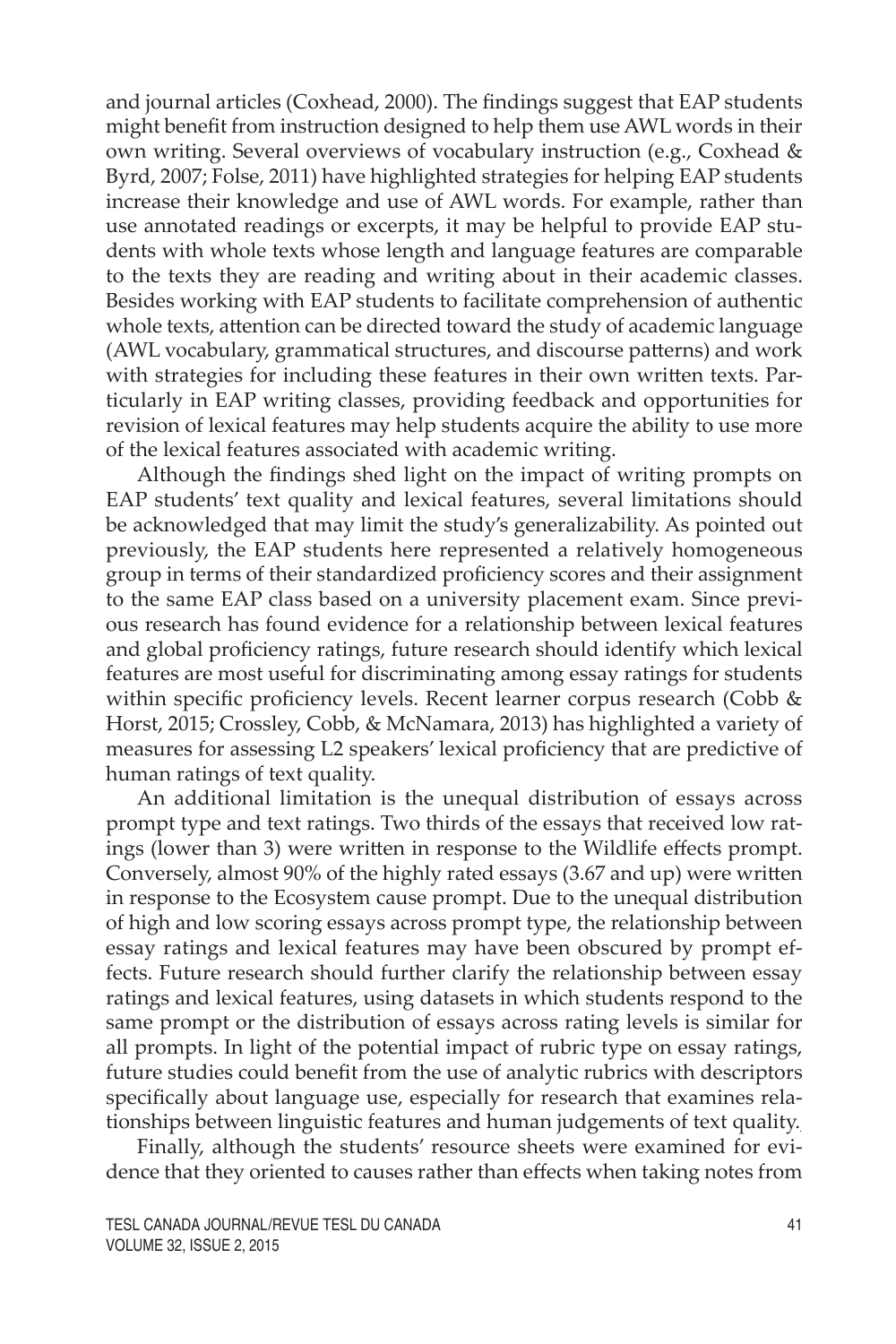the source texts, a more thorough analysis of their notes may provide more insight into the role of the contribution of the source text to their essay ratings. Future studies should explore what information EAP students extract from source texts, and how they record this information for future use in their own writing. Although numerous studies have documented whether EAP students copy verbatim from source texts (for recent research, see the special issues of the *Journal of English for Academic Purposes*, 2013, and the *Journal of Second Language Writing*, 2012), fewer studies have examined the process by which EAP students take notes about source texts and then use their notes (as opposed to the source texts) during integrative-writing tasks. Taking a broader perspective on the use of source texts (including selection, comprehension, note-taking, and incorporation into writing tasks) would provide greater insight into students' decisions about what information is important and how they record that information for future use. Furthermore, qualitative analysis to identify the factors that influence EAP students' choice of writing prompts and how they use source text versus personal experience in their essays would broaden our understanding of how they understand and carry out integrative writing tasks. By addressing these limitations in our future research, we aim to further clarify the complex relationships among EAP students' use of source text information, the lexical features of their written texts, and ratings of text quality.

#### *Acknowledgements*

This research was supported by the Concordia University Summer Research Award granted to the first author, and the research grant from the Canada Research Chairs program awarded to the second author. We would like to thank Matthew Lazenby and Jonathan Brouillette for their help rating the essays, and Randy Appel, Suzanne Cerreta, Vanessa Copeland, Jennifer Foote, Yeji Han, and Paula Kielstra for their assistance with data collection and handling.

# *The Authors*

Maxime Lavallée is a recent graduate of the Teaching English as a Second Language Specialization program at Concordia and a graduate student in Second Language Education at McGill University. His research and teaching interests involve English for Academic Purposes at the postsecondary level.

Kim McDonough is a Professor and Canada Research Chair in applied linguistics in the Department of Education at Concordia University. Her research interests include interaction, task-based language teaching, and psycholinguistic approaches to second language acquisition.

# *References*

Biber, D., & Reppen, R. (2002). What does frequency have to do with grammar teaching? *Studies in Second Language Acquisition, 24*(2)*,* 199–208.

Chen, Q.**,** & Ge, G.-C. (2007). A corpus-based lexical study on frequency and distribution of Coxhead's AWL word families in medical research articles. *English for Specific Purposes*, *26*(4), 502–514.

Chen, Y.-H.**,** & Baker, P. (2010). Lexical bundles in L1 and L2 academic writing. *Language Learning & Technology, 14*(2), 30–49.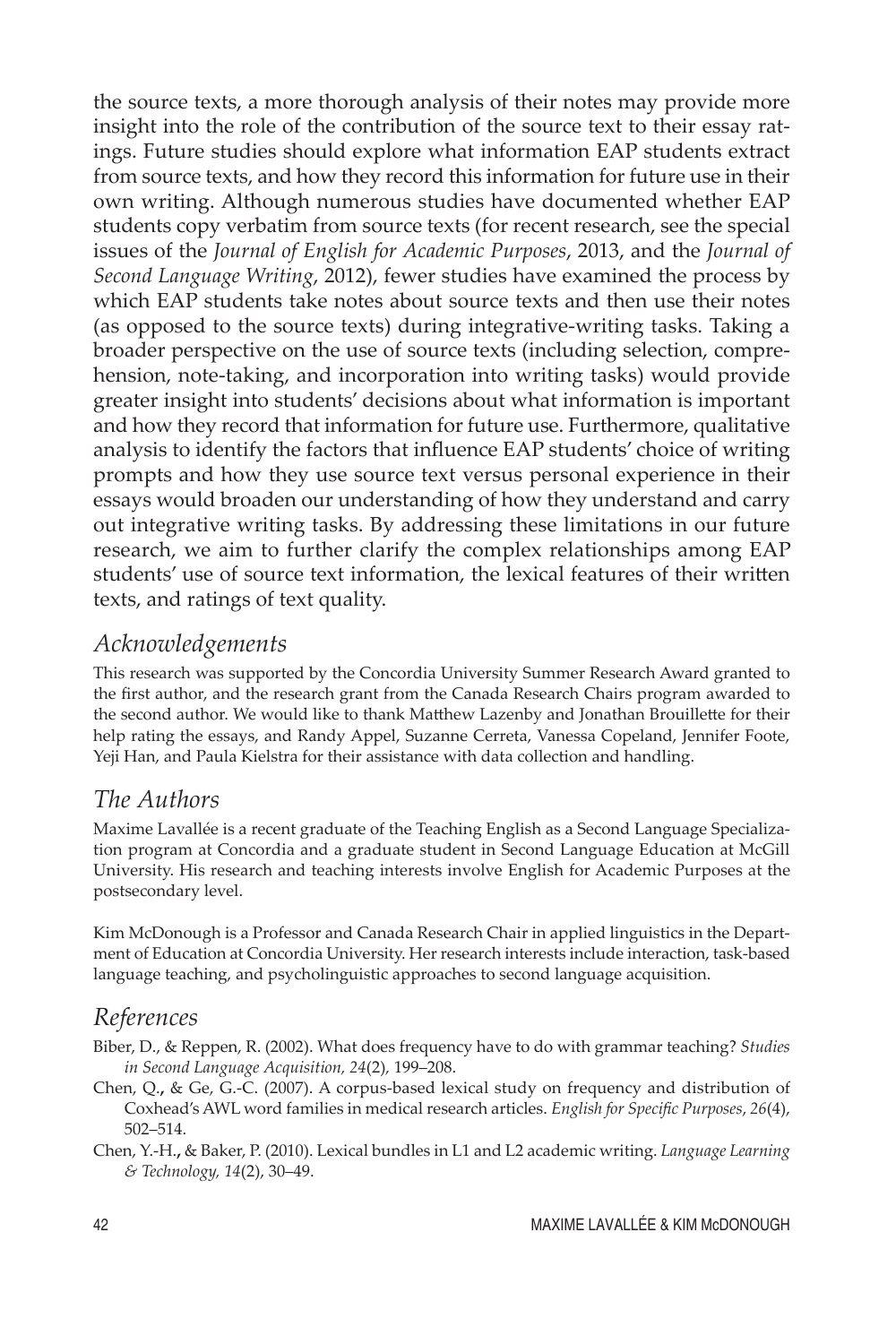Cho, Y., Rijmen, F.**,** & Novák, J. (2013). Investigating the effects of prompt characteristics on the comparability of TOEFL iBT™ integrated writing tasks. *Language Testing, 30*(4)*,* 513–534.

Cobb, T. (2007). *The compleat lexical tutor*. Retrieved from http://www.lextutor.ca/

- Cobb, T.**,** & Horst, M. (2004). Is there room for an academic word list in French? In P. Bogaards & B. Laufer (Eds.), *Vocabulary in a second language: Selection, acquisition, and testing (pp. 15–38).* Amsterdam, Netherlands: John Benjamins.
- Cobb, T., & Horst, M. (2015). Learner corpora and lexis. In S. Granger, G. Gilquin, & F. Meunier (Eds.), *The Cambridge handbook of learner corpus research* (pp. 185–206). Cambridge, UK: Cambridge University Press.
- Coltheart, M. (1981). The MRC psycholinguistic database. *Quarterly Journal of Experimental Psychology, 33A*, 497–505.
- Coxhead, A. (2000). A new academic word list. *TESOL Quarterly, 34*(2), 213–238.
- Coxhead, A. (2011). The academic word list 10 years on: Research and teaching implications. *TESOL Quarterly, 45*(2), 355–362.
- Coxhead, A.**,** & Byrd, P. (2007). Preparing writing teachers to teach the vocabulary and grammar of academic prose. *Journal of Second Language Writing, 16*(3), 129–147.
- Coxhead, A., & Nation, P. (2001). The specialised vocabulary of English for academic purposes. In J. Flowerdew & M. Peacock (Eds.), *Research perspectives on English for academic purposes* (pp. 252–267). Cambridge, UK: Cambridge University Press.
- Crossley, S. A., Cobb, T., & McNamara, D. S. (2013). Comparing count-based and band-based indices of word frequency: Implications for active vocabulary research and pedagogical applications. *System, 41*(4)*,* 965–981.
- Crossley, S. A.**,** & McNamara, D. S. (2009). Computational assessment of lexical differences in L1 and L2 writing. *Journal of Second Language Writing, 18*(2), 119–135.
- Crossley, S. A.**,** & McNamara, D. S. (2012). Predicting second language writing proficiency: The roles of cohesion and linguistic sophistication. *Journal of Research in Reading*, *35*(2), 115–135.
- Crossley, S. A., Salsbury, T., & McNamara, D. S. (2011). Predicting the proficiency level of language learners using lexical indices. *Language Testing, 29*(2), 243–263.
- Crossley, S. A., Salsbury, T., McNamara, D. S., & Jarvis, S. (2010). Predicting lexical proficiency in language learner texts using computational indices. *Language Testing, 28*(4)*,* 561–580.
- Crossley, S. A., Weston, J. L., McLain Sullivan, S. T., & McNamara, D. S. (2011). The development of writing proficiency as a function of grade level: A linguistic analysis. *Written Communication*, *28*(3), 282–311.
- Cumming, A., Kantor, R., Baba, K., Erdosy, U., Eouanzoui, K.**,** & James, M. (2005). Differences in written discourse in independent and integrated prototype tasks for next generation TOEFL. *Assessing Writing, 10*(1), 5–43.
- Douglas, S. R. (2013). The lexical breadth of undergraduate novice level writing competency. *Canadian Journal of Applied Linguistics, 16*(1)*,* 152–170.
- Folse, K. (2011). Applying L2 lexical research findings in ESL teaching. *TESOL Quarterly, 45*(2)*,* 362–369.
- Gebril, A.**,** & Plakans, L. (2013). Toward a transparent construct of reading-to-write tasks: The interface between discourse features and proficiency. *Language Assessment Quarterly, 10*(1), 9–27.
- Graesser, A. C., McNamara, D. S., Louwerse, M. M.**,** & Cai, Z. (2004). Coh-Metrix: Analysis of text on cohesion and language. *Behavior Research Methods, Instruments, & Computers, 36*(2), 193–202.
- Grant, L.**,** & Ginther, A. (2000). Using computer-tagged linguistic features to describe L2 writing differences. *Journal of Second Language Writing, 9*(2)*,* 123–145.
- Hancioğlu, N. (2009). *Incorporating corpus data into an advanced academic thesis writing course* (Unpublished doctoral dissertation). Eastern Mediterranean University, North Cyprus.
- Hancioğlu, N., Neufeld, S.**,** & Eldridge, J. (2008). Through the looking glass and into the land of lexico-grammar. *English for Specific Purposes*, *27*(4), 459–479.

TESL CANADA JOURNAL/REVUE TESL DU CANADA 43 Volume 32, issue 2, 2015